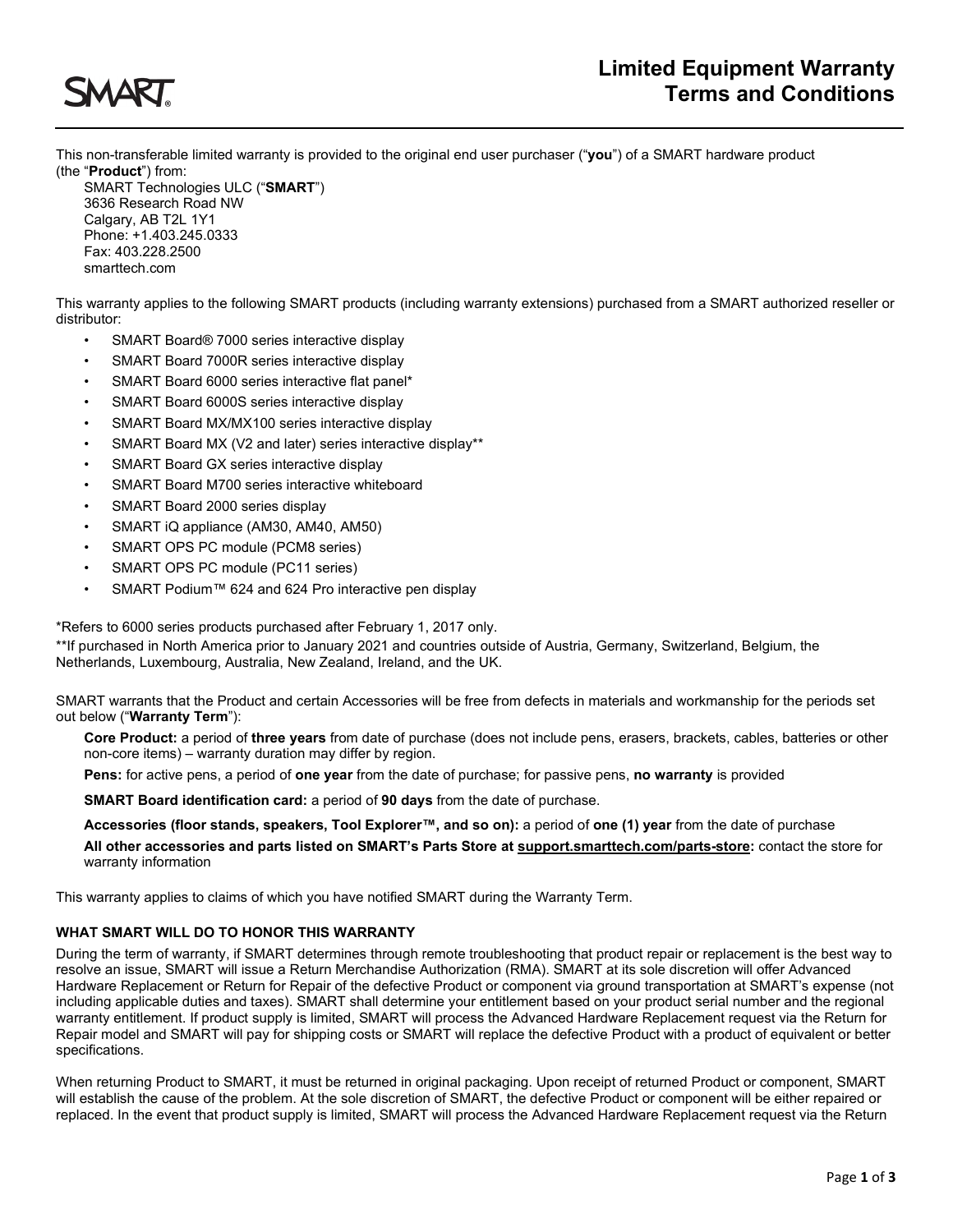

for Repair model and SMART will pay for shipping costs OR SMART will replace the defective Product with a product of equivalent or better specifications.

Note that in some regions, the Limited Equipment Warranty for some Pro series varieties of SMART products includes only Return for Repair unless a valid SMART Service plan is purchased. If you have a SMART Service Plan option with Advanced Hardware Replacement entitlement, separate terms may apply in addition to those set out in this Limited Equipment Warranty. Terms and conditions for SMART Service Plans can be found at https://www.smarttech.com/kb/171030.

## **WHAT YOU MUST DO TO CLAIM THE WARRANTY**

To make a claim under this warranty you will need to:

- 1. Contact SMART to register your claim and provide sufficient details to enable a SMART representative to assess the claim. It is a requirement to provide the serial number of the Product when requesting a warranty claim.
- Contact SMART at smarttech.com/contactsupport (choose your country to display the correct phone number) 2. The SMART representative will first attempt to understand and correct the problem via telephone or email. If SMART's representative is unable to correct the situation, the SMART representative will confirm the serial number of the Product. If appropriate, the SMART representative will then provide you with a Return of Merchandise Authorization (RMA) number.
- 3. Ship the Product (or component) to a SMART-authorized service center and in accordance with the shipping instructions of the SMART representative. The RMA number must be clearly marked on the packaging of the item being returned.

## **DEFECTIVE HARDWARE OUT OF THE CARTON**

If Product fails to function **within 30 days of the original purchase,** you must follow the same procedures as described above for warranty claims. Purchase dates must be supported by proof of purchase upon SMART's request. In such circumstances, replacement hardware Product or components, subject to availability, will be shipped to your location via ground transportation at SMART's cost. Defective Product or components must then be returned by you by ground transportation, as directed by SMART, at SMART's cost within 30 days of failure, or you will be liable to pay SMART for the purchase price of the replacement item.

### **DAMAGED IN SHIPPING**

If Product arrives in visibly damaged condition you must note the damage on carrier delivery documents and advise **SMART or Distributor or Reseller** as soon as possible and before the expiry of ten (10) days after delivery.

#### **COST CLAIM**

SMART may seek shipping costs or reimbursement from you of any reasonable costs incurred if the Product or component is found, at SMART's discretion, to be in good working order, the problem is not a consequence of a defect or manufacturing fault or where any of the warranty exclusions or limitations apply. Reasonable costs may include the costs of packaging, insurance, shipping, service or parts and labor.

**Note:** Upon completion of a support request, you may be sent a satisfaction survey. This feedback is important in ensuring that we continuously improve our service to meet our customers' expectations. If you'd like to opt-out of the survey, pleas[e Contact Us.](https://www.smarttech.com/en/support/contact-us) Alternately, you can opt-out using the link on the invitation to the survey itself.

## **DISCLAIMERS, EXCLUSIONS AND LIMITATIONS**

This section applies to the fullest extent permitted by law.

**Warranty Exclusions:** This warranty will not apply to and SMART will not be liable for (i) any Product which is not purchased from a SMART authorized reseller or distributor; (ii) Product that has been damaged by accident, abuse, neglect, misuse, or causes other than ordinary use (see online Product manuals for further details at www.smarttech.com), including the direct application of any cleaning liquids, substances or abrasives to the hardware or onto any display surface other than in accordance with the cleaning and care instructions included in the User's Guide for the Product; (iii) Product which has been altered, changed, serviced or repaired by anyone other than SMART authorized repair personnel, or (iv) any Product on which the serial number has been defaced, modified or removed. Warranty service hereunder shall not operate to extend the original Warranty Term. The warranty excludes damage incurred in shipment by you or SMART authorized reseller or distributor.

Any charges associated with a rush-requested order or return, such as air express, are your responsibility.

THIS WARRANTY DOES NOT REPLACE, MODIFY OR SUPPLEMENT THE WARRANTIES FOUND IN THE APPLICABLE END USER LICENSE AGREEMENT OR OTHER LICENSE AGREEMENT FOR ANY SOFTWARE PROVIDED IN CONNECTION WITH THE PRODUCT.

THE ABOVE WARRANTY IS IN LIEU OF ALL OTHER WARRANTIES, REPRESENTATIONS AND CONDITIONS WHETHER EXPRESS, IMPLIED OR STATUTORY, INCLUDING BUT NOT LIMITED TO IMPLIED WARRANTIES, REPRESENTATION AND CONDITIONS OF MERCHANTABILITY OR FITNESS FOR A PARTICULAR PURPOSE. ALL WARRANTIES, WITH THE SOLE EXCEPTION OF THE WARRANTY ABOVE, ARE EXPRESSLY DISCLAIMED AND EXCLUDED AND EXCEPT FOR THE